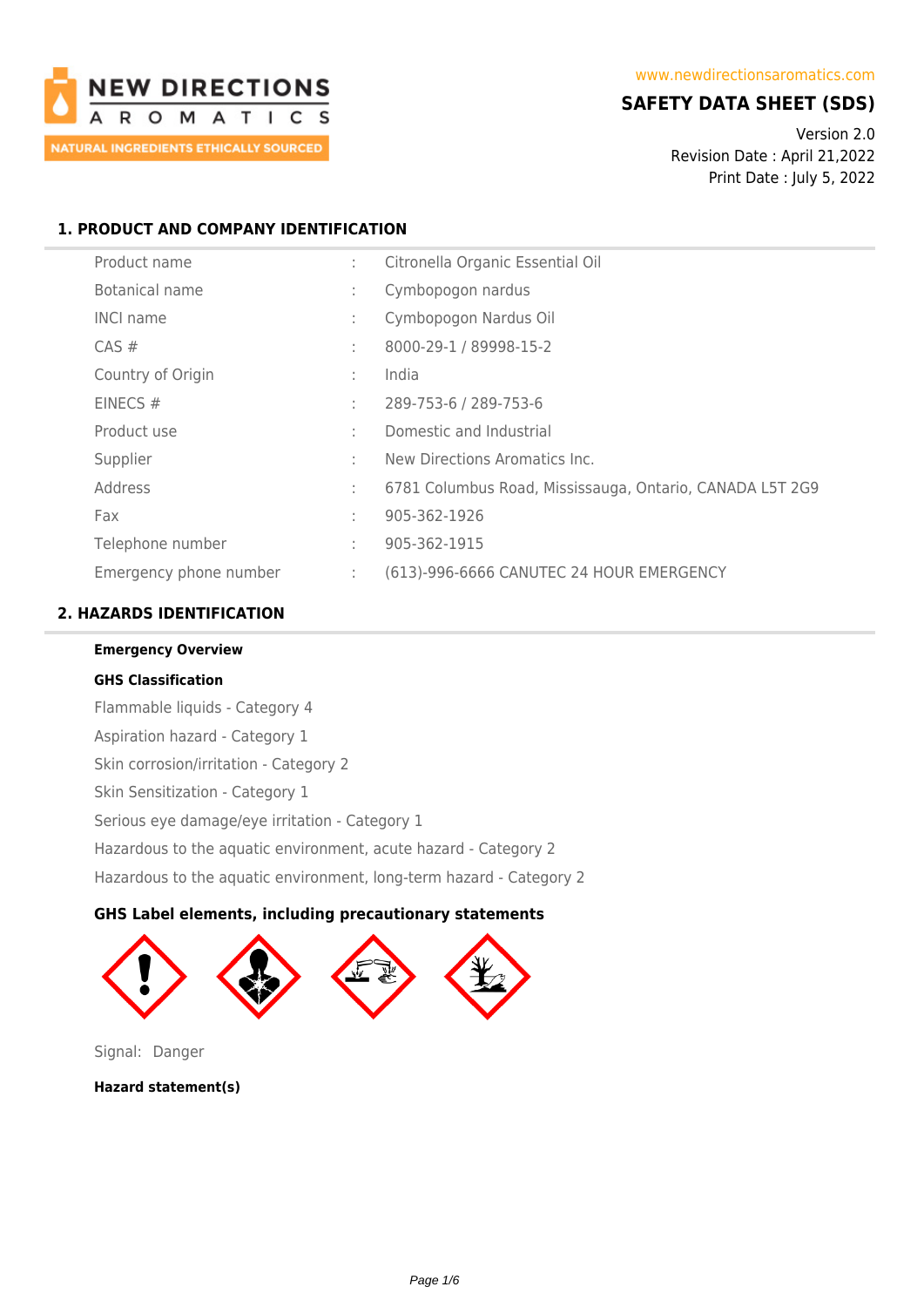| H227                              | Combustible liquid.                                                                                                                 |
|-----------------------------------|-------------------------------------------------------------------------------------------------------------------------------------|
| H304                              | May be fatal if swallowed and enters airways.                                                                                       |
| H315                              | Causes skin irritation.                                                                                                             |
| H317                              | May cause an allergic skin reaction.                                                                                                |
| H318                              | Causes serious eye damage.                                                                                                          |
| H401                              | Toxic to aquatic life.                                                                                                              |
| H411                              | Toxic to aquatic life with long-lasting effects.                                                                                    |
| <b>Precautionary statement(s)</b> |                                                                                                                                     |
| P210                              | Keep away from heat, hot surfaces, sparks, open flames and other<br>ignition sources. No smoking.                                   |
| P261                              | Avoid breathing dust/fumes/gas/mist/vapours/spray.                                                                                  |
| P264                              | Wash skin thoroughly after handling.                                                                                                |
| P273                              | Avoid release to the environment.                                                                                                   |
| P280                              | Wear protective gloves/protective clothing/eye protection/face protection.                                                          |
| P301+P310                         | IF SWALLOWED: Immediately call a POISON CENTER/doctor.                                                                              |
| P302+P352                         | IF ON SKIN: Wash with plenty of water                                                                                               |
| P305+P351+P338                    | IF IN EYES: Rinse cautiously with water for several minutes. Remove<br>contact lenses if present and easy to do - continue rinsing. |
| P310                              | Immediately call a POISON CENTER/doctor                                                                                             |
| P312                              | Call a POISON CENTER/ doctor/if you feel unwell.                                                                                    |
| P321                              | Specific treatment (see section 4 on this label).                                                                                   |
| P331                              | Do NOT induce vomiting.                                                                                                             |
| P332+P313                         | If skin irritation occurs: Get medical advice/attention.                                                                            |
| P362                              | Take off contaminated clothing.                                                                                                     |
| P363                              | Wash contaminated clothing before reuse.                                                                                            |
| P370+P378                         | In case of fire: Use foam to extinguish.                                                                                            |
| P391                              | Collect spillage.                                                                                                                   |
| P403+P235                         | Store in a well ventilated place. Keep cool.                                                                                        |
| P501                              | Dispose of contents/container according to local regulations.                                                                       |
|                                   |                                                                                                                                     |

**Other Info**

## **3. COMPOSITION / INFORMATION INGREDIENTS**

| <b>Product Name</b>   | <b>CAS NO</b>          | <b>EC NO</b>          | <b>Concentration</b> |
|-----------------------|------------------------|-----------------------|----------------------|
| Cymbopogon Nardus Oil | 8000-29-1 / 89998-15-2 | 289-753-6 / 289-753-6 | 100 %                |

## **4. FIRST AID MEASURES**

## **Eye contact**

Immediately flush eyes with plenty of cool water for at least 15 minutes. Get medical attention if irritation occurs.

## **Skin contact**

Remove contaminated clothing. Wash area with soap and water. If irritation occurs, get medical attention.

#### **Inhalation**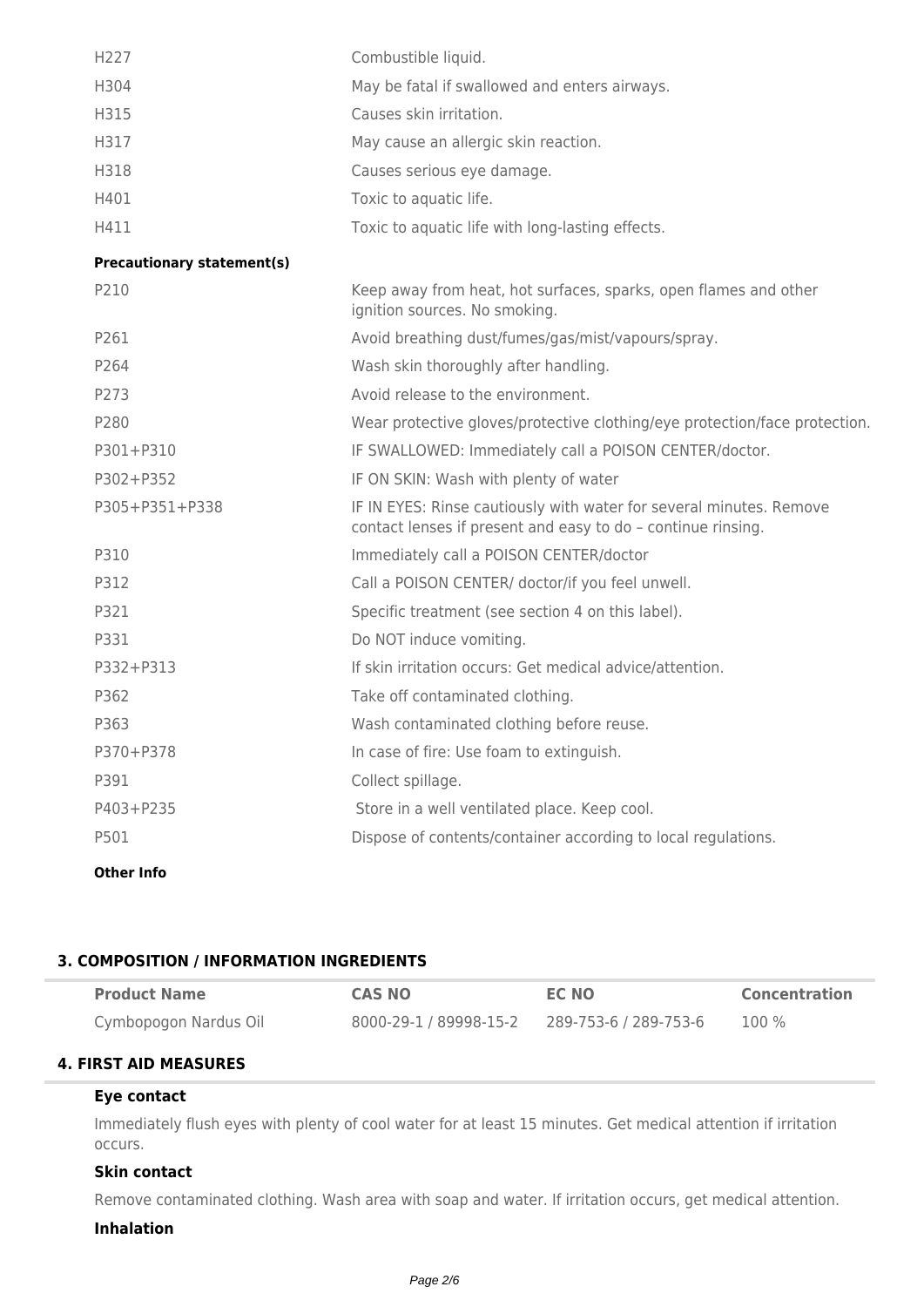If inhaled, removed to fresh air. Get medical attention if symptoms appear.

#### **Ingestion**

Seek medical attention or contact local poison control center.

#### **5. FIRE FIGHTING MEASURES**

#### **Suitable extinguishing media**

Foam. Dry Powder. Carbon dioxide.

#### **Special protective equipment and precautions for fire-fighters**

Wear proper protective equipment. Exercise caution when fighting any chemical fire. Use water spray or fog for cooling exposed containers.

#### **Special hazards arising from the substance or its combustible products**

Hazardous decomposition products may be formed at extreme heat or if burned.

#### **Resulting gases**

Carbon oxides.

#### **6. ACCIDENTAL RELEASE MEASURES**

#### **Personal precautions, protective equipment and emergency procedures.**

Equip clean crew with proper protection. Respiratory protection equipment may be necessary.

#### **Environmental precautions**

Prevent entry to sewers and public waters. Notify authorities if product enters sewers or public waters.

#### **Methods and materials for containment and cleaning up**

Clean up any spills as soon as possible, using an absorbent material to collect it. Use suitable disposal containers.

#### **7. HANDLING AND STORAGE**

#### **Precautions for safe handling**

No direct lighting. No smoking. Ensure prompt removal from eyes, skin and clothing. Wash hands and other exposed areas with mild soap and water before eating, drinking or smoking and when leaving work. Handle in accordance with good industrial hygiene and safety procedures.

#### **Conditions for safe storage, including any incompatibilities**

Provide local exhaust or general room ventilation to minimize dust and/or vapour concentrations. Keep container closed when not in use.

## **8. EXPOSURE CONTROLS AND PERSONAL PROTECTION**

#### **Eyes**

Use tightly sealed goggles.

#### **Skin**

If skin contact or contamination of clothing is likely, protective clothing should be worn. Use protective gloves.

#### **Respiratory**

In case of insufficient ventilation, wear suitable respiratory equipment.

#### **Ingestion**

Not for ingestion.

## **9. PHYSICAL AND CHEMICAL PROPERTIES**

Appearance **1992 1993 1993 1993 1994 1995 1996 1996 1996 1996 1996 1996 1996 1996 1996 1996 1999 1999 1999 1999 1999 1999 1999 1999 1999 1999 1999 1999 1999 1999**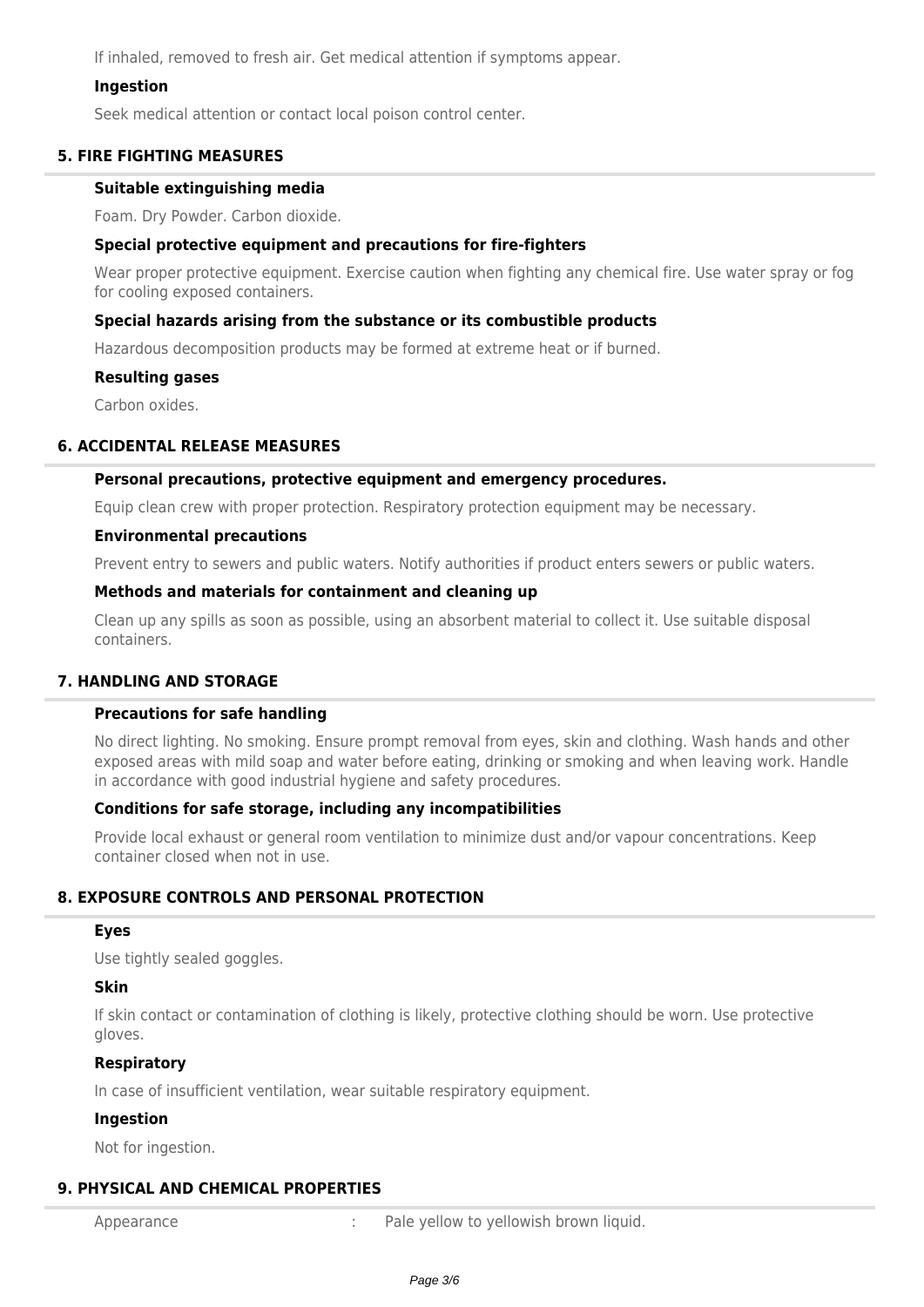| Odor             | Characteristic citrusy odor of citronella.       |
|------------------|--------------------------------------------------|
| Flash point      | $62^{\circ}$ C                                   |
| Relative density | $0.893 - 0.910$ @ 25°C                           |
| Solubility (ies) | Soluble in alcohol and oils. Insoluble in water. |
| Refractive index | $1.460 - 1.490$ @ 20 $^{\circ}$ C                |
| Optical rotation | $0^\circ$ to 5 $^\circ$ @ 25 $^\circ$ C          |

## **10. STABILITY AND REACTIVITY**

#### **Reactivity**

This material presents no significant reactivity hazard.

#### **Chemical stability**

Chemically stable.

#### **Possibility of hazardous reactions**

Hazardous polymerization will not occur.

#### **Conditions to avoid**

Avoid sparks, flame and other heat sources.

#### **Incompatible materials**

Strong oxidizing agents.

## **Hazardous decomposition products**

Carbon Oxides.

## **11. TOXICOLOGICAL INFORMATION**

#### **Carcinogenicity**

None of the components of this material are listed as a carcinogen.

#### **Chronic toxicity**

May cause allergic reactions on skin.

#### **Reproductive toxicity**

No adverse effects on reproduction are known.

#### **Inhalation**

Inhalation of high concentrations of vapor may result in irritation of eyes, nose and throat, headache, nausea, and dizziness.

#### **Skin contact**

Adverse skin effects should be prevented by normal care and personal hygiene.

#### **Eye contact**

Possible irritation should be prevented by wearing safety glasses.

## **Ingestion**

May be fatal if ingested and aspired.

#### **Repeated exposure**

Repeated or prolonged contact may cause difficulty in breathing.

#### **Aspiration hazard**

Not available.

#### **12. ECOLOGICAL INFORMATION**

#### **Ecotoxicity**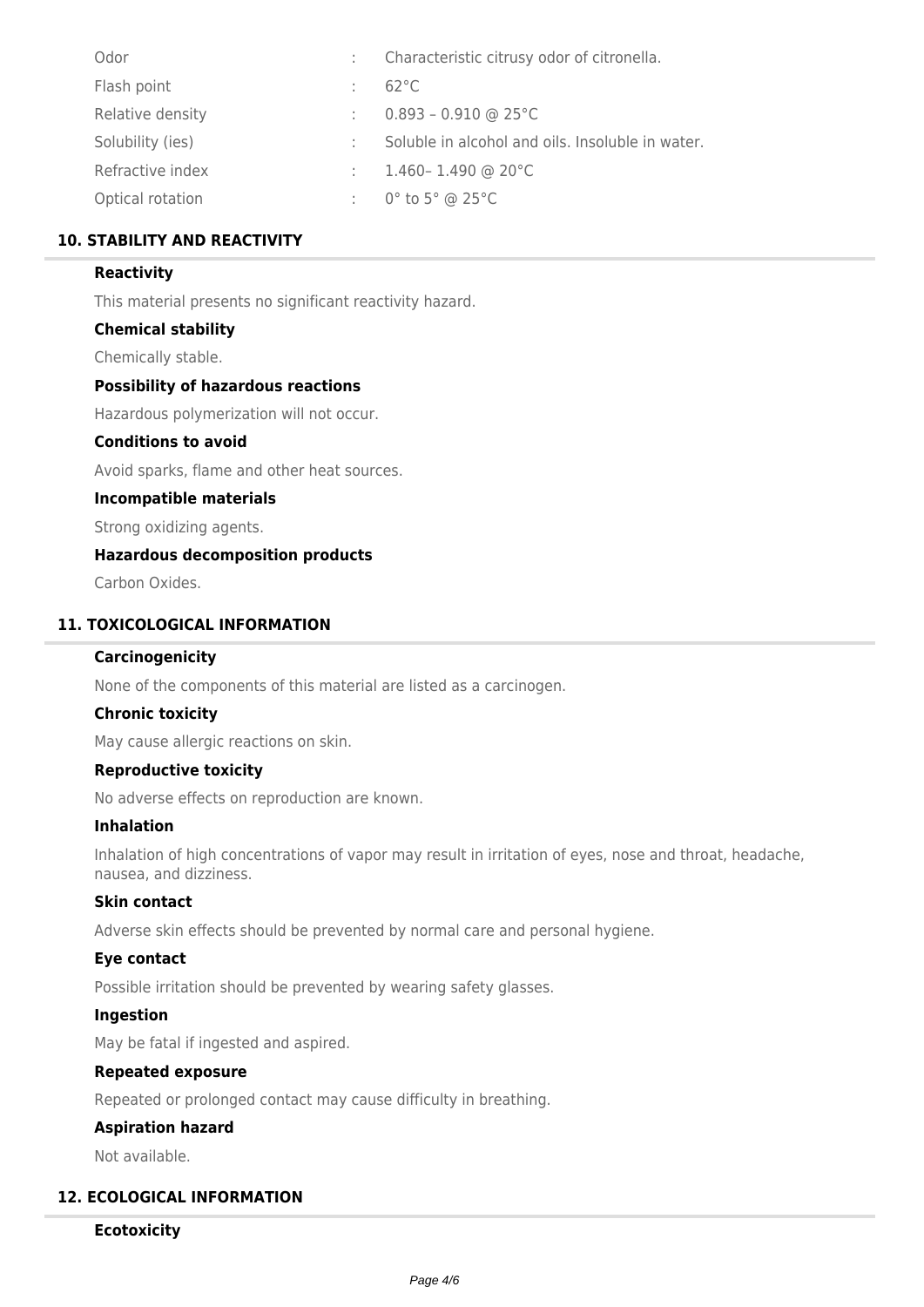Toxic to aquatic organisms, may cause long-term adverse effects environment. Avoid any pollution of ground, surface or underground water.

## **13. DISPOSAL CONSIDERATION**

Dispose of product in accordance with local, state or provincial and federal regulations. Check with local municipal authority to ensure compliance.

#### **14. TRANSPORT INFORMATION**

# **UN Number** 3082 **UN proper shipping name** Environmentally hazardous substance, liquid, n.o.s. (Citronella oil) **Transport hazard class**  $\overline{Q}$ **Packing group** III **US DOT Shipping Description (Land)** 3082 **Proper shipping name** Environmentally hazardous substance, liquid, n.o.s. (Citronella oil) **Class**  $\overline{Q}$ **Packaging group** III **IMO-IMDG Shipping Description (Sea)** 3082 **Proper shipping name** Environmentally hazardous substance, liquid, n.o.s. (Citronella oil) **Class** 9 **Packaging group** III **IMO-IMDG code** 3082 **IMDG-Marine pollution** Yes. **IATA Shipping Description (Air)** 3082 **Proper shipping name** Environmentally hazardous substance, liquid, n.o.s. (Citronella oil) **Class** 9 **Packaging group**

III